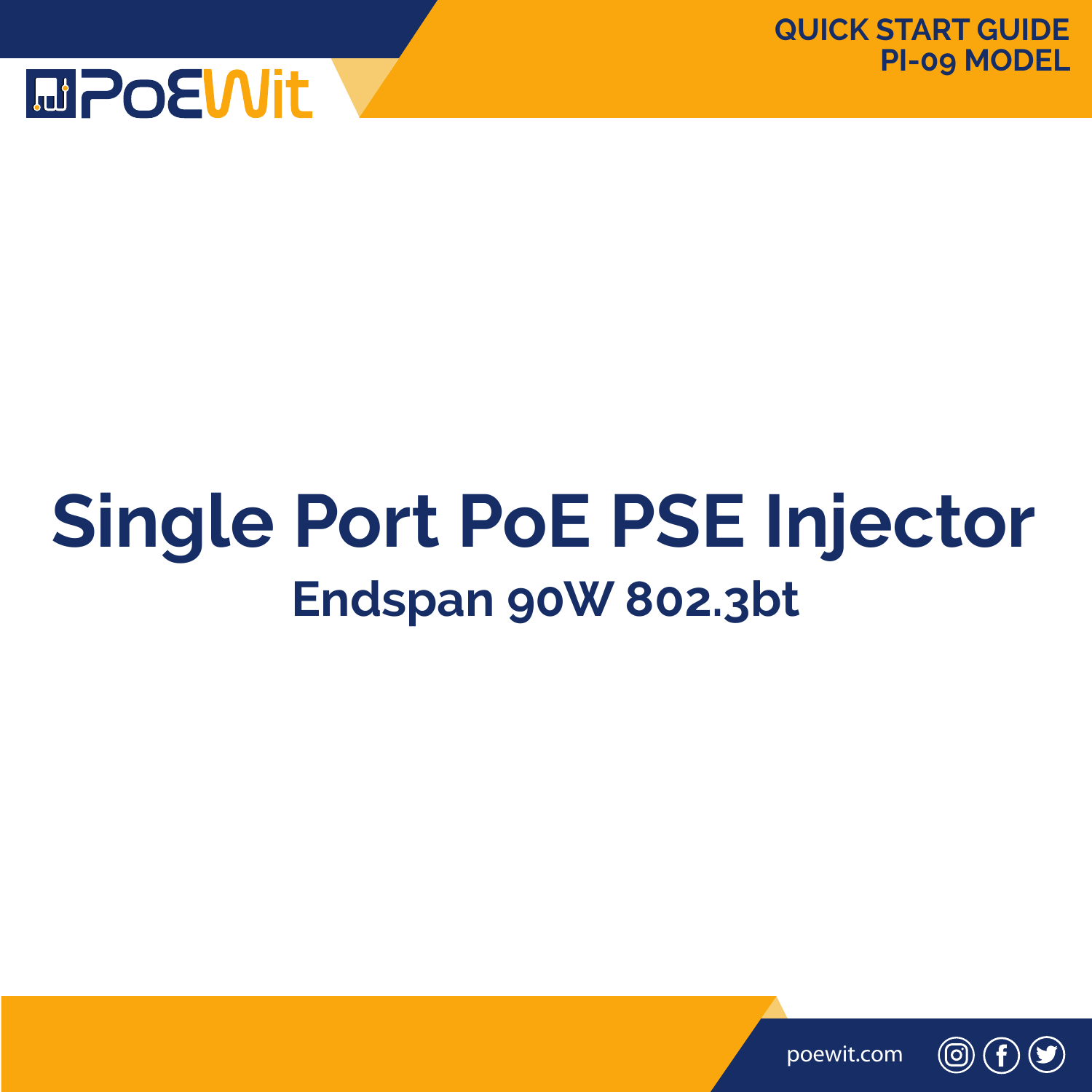

### **BEFORE YOU START**



### **1) HARDWARE DESCRIPTION**

a) AC Power Input Connector. This connector, as shown in (1), connects the AC power source to the PI-09, PoE Injector.

b) Data IN: The RJ45 plug shown in (2), is connected to an Ethernet network switch.

c) PoE OUT: This RJ45 plug shown in (3), is connected to the PD device- the device that requires Ethernet and Power.

d) Alt-A LED: This LED, shown in (4), indicates that RJ45 pins 1/2/3/6 is providing power to the PoE OUT port.

e) Alt-B LED: This LED, shown in (5) indicates that RJ45 pins 4/5/7/8 is providing power to the PoE OUT port.

poewit.com



**2**